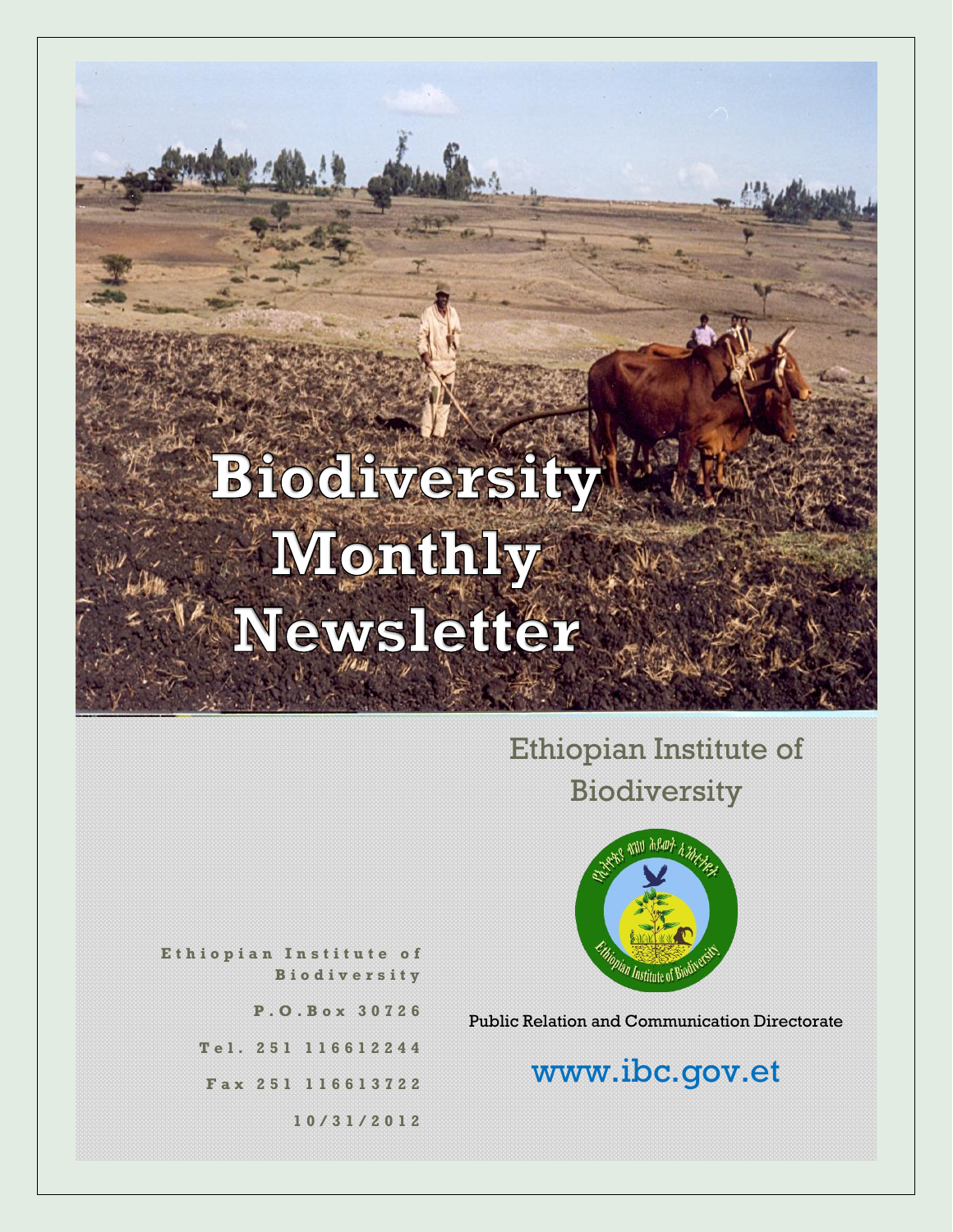**Integrating Ecosystems into Urban Planning Can Deliver Major Economic Benefits and Reduce Environmental Damage**

**October 15th, 2012** Hyderabad (India), 16 October 2012 – Global urbanization will have significant implications for biodiversity and ecosystems if current trends continue, with knock-on effects for human health and development, according to a new assessment by the United Nations Convention on Biological Diversity (CBD).

The assessment, which draws on contributions from more than 123 scientists worldwide, states that over 60 percent of the land projected to become urban by 2030 has yet to be built. This presents a major opportunity to greatly improve global sustainability by promoting low-carbon, resource-efficient urban development that can reduce adverse effects on biodiversity and improve quality of life, it says.

The Cities and Biodiversity Outlook is the world"s first global analysis of how projected patterns of urban land expansion will impact biodiversity and crucial ecosystems. The world"s total urban area is expected to triple between 2000 and 2030, with urban populations set to double to around 4.9 billion in the same period. This urban expansion will draw heavily on water and other natural resources and will consume prime agricultural land.

"The way our cities are designed, the way people live in them and the policy decisions of local authorities will define, to a large extent, future global sustainability," said Braulio Dias, Executive Secretary of the CBD.

"The innovation lies not so much in developing new infrastructural technologies and approaches but to work with what we already have. The results often require fewer economic resources and are more sustainable," he added.

The report states that urban expansion is occurring fast in areas close to biodiversity 'hotspots' and coastal zones. In rapidly urbanizing regions, such as large and midsize settlements in sub-Saharan Africa, India and China, resources to implement sustainable urban planning are often lacking. **CBD Press release**

1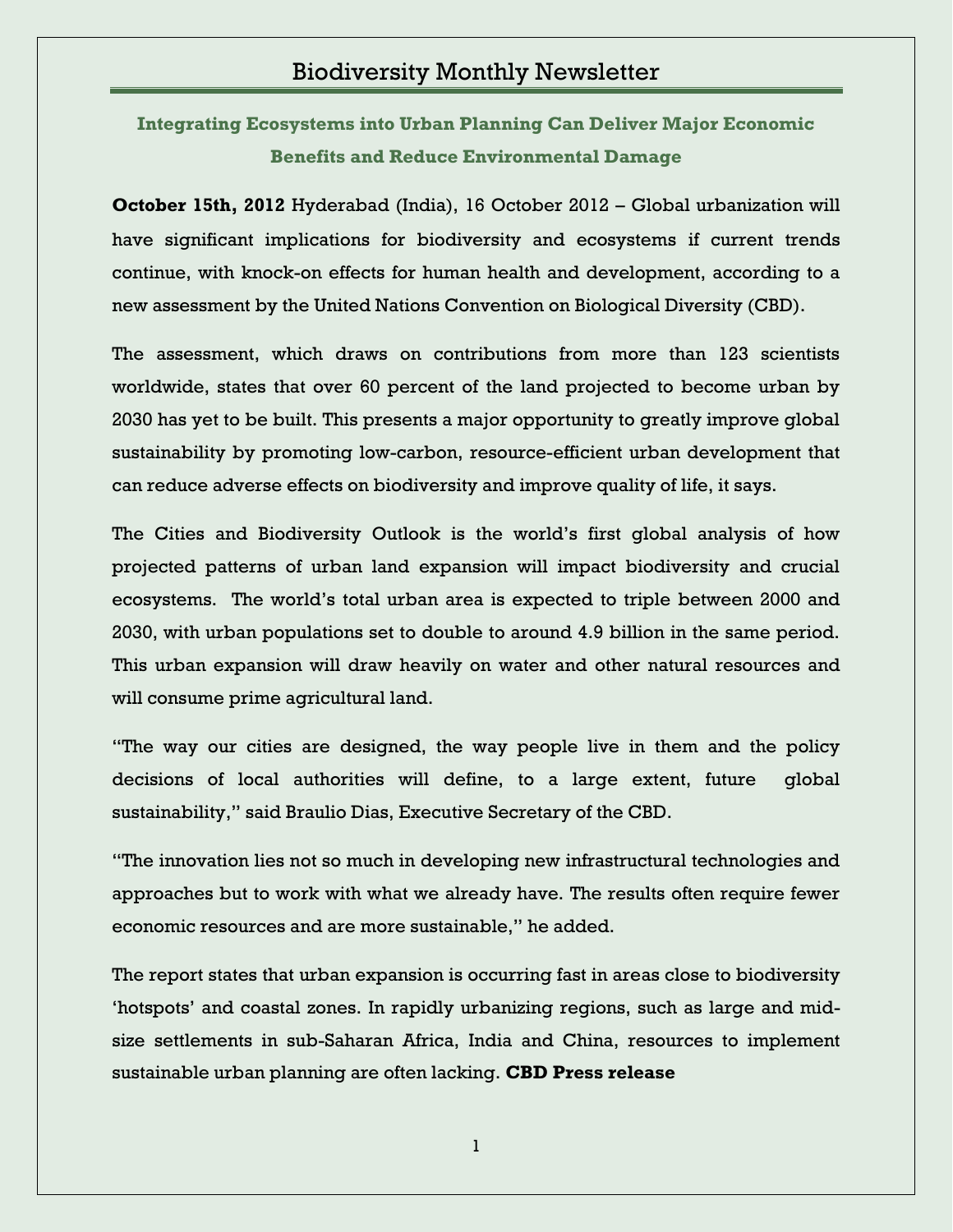**Gemedo Dalle Elected to be the next SBSTTA Chair**

**October 17th, 2012**. 12 October 2012 - Delegates of the 11th Meeting of the Conference of the Parties (COP11) Hydrabad, India elected Dr. Gemedo Dalle from Ethiopia (Director General, Institute of Biodiversity Conservation) in their plenary session to be the next SBSTTA Chair. Plenary took note of the report on credentials and the list of observer organizations in the meeting.

Article 25 of the Convention on Biological Diversity establishes an open-ended intergovernmental scientific advisory body known as the Subsidiary Body on Scientific, Technical and Technological Advice (SBSTTA) to provide the Conference of the Parties (COP) and, as appropriate, its other subsidiary bodies, with timely advice relating to the implementation of the Convention. As a subsidiary body of the COP, SBSTTA is to report regularly to the COP on all aspects of its work.

Multidisciplinary and open to participation by all Parties, SBSTTA comprises government representatives competent in the relevant field of expertise. Its functions include: providing assessments of the status of biological diversity; providing assessments of the types of measures taken in accordance with the provisions of the Convention; and responding to questions that the COP may put to the body.

It is to be remembered that Dr. Gemedo Dalle was elected as member of the SBSTTA Bureau to represent Africa during the sixteenth session of the Subsidiary Body on Scientific, Technical and Technological Advice (SBSTTA) to the Convention on Biological Diversity (CBD)

#### **Plant Genetic Resources, foundation for agricultural sustainability**

**October 15th, 2012** Plant genetic resources are deeply rooted in our culture and economy. Their wide diversity, still present in the country, needs to be preserved and wisely utilized. In fact, it represents an immense treasure for the development of our society, in particular sustainable agricultural development.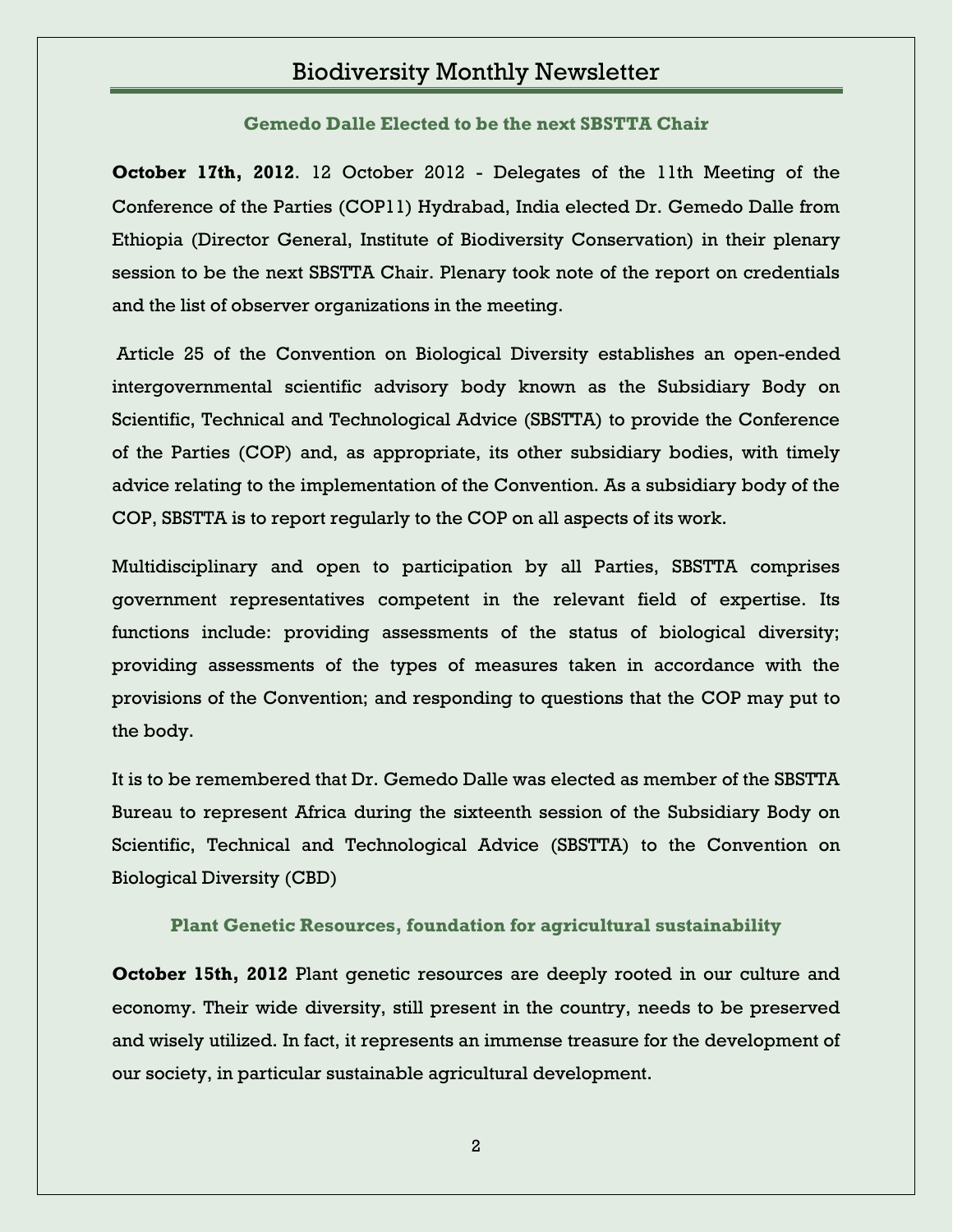The International Treaty on Plant Genetic Resources for Food and Agriculture (IT-PGRFA) is a legally binding instrument with an objective of conservation and sustainable use of Plant Genetic Resources for Food and Agriculture and the fair and equitable sharing of benefits derived from their use, in harmony with the Convention on Biological Diversity, for sustainable agriculture and food security.

As signatory to this Treaty, Ethiopia previously produced two country reports on the State of Plant Genetic Resources for Food and Agriculture (PGRFA).

The review of the first draft of the third country report on the state of PGRFA has taken place at Inter Continental Addis Hotel Friday, October 5/2012.

In his opening speech, His Excellency Mr. Sileshi Getahun, State Minister of Ministry of Agriculture said "the diverse cultural practice and life style of local community are important factors for development and maintenance of genetic resources."

Ethiopian farmers play significant role in conservation, sustainable utilization and diversification of crops. The Institute of biodiversity conservation, as focal point to the IT-PGRFA is responsible for following up implementation of the Treaty as well as undertaking conservation, sustainable use and sharing benefits arising from utilization of plant genetic resources according to the Treaty.

Mr. Abiyot Berhanu, on behalf of the Director General said, "Ethiopia has enormous diversity of plant genetic resources, though it faces climate change and other threats. On this regard, collecting germplasm and conducting basic and advanced research to prevent genetic erosion has to be the priority."

The in-situ conservation of cultivated and wild species from the forest ecosystems, including wild crops and fruits play an important role for rural people in terms of food security, both quantitatively and nutritionally. Hence, conservation and promoting sustainable utilization of genetic resources and associated indigenous knowledge is underway by IBC and stakeholders.

3